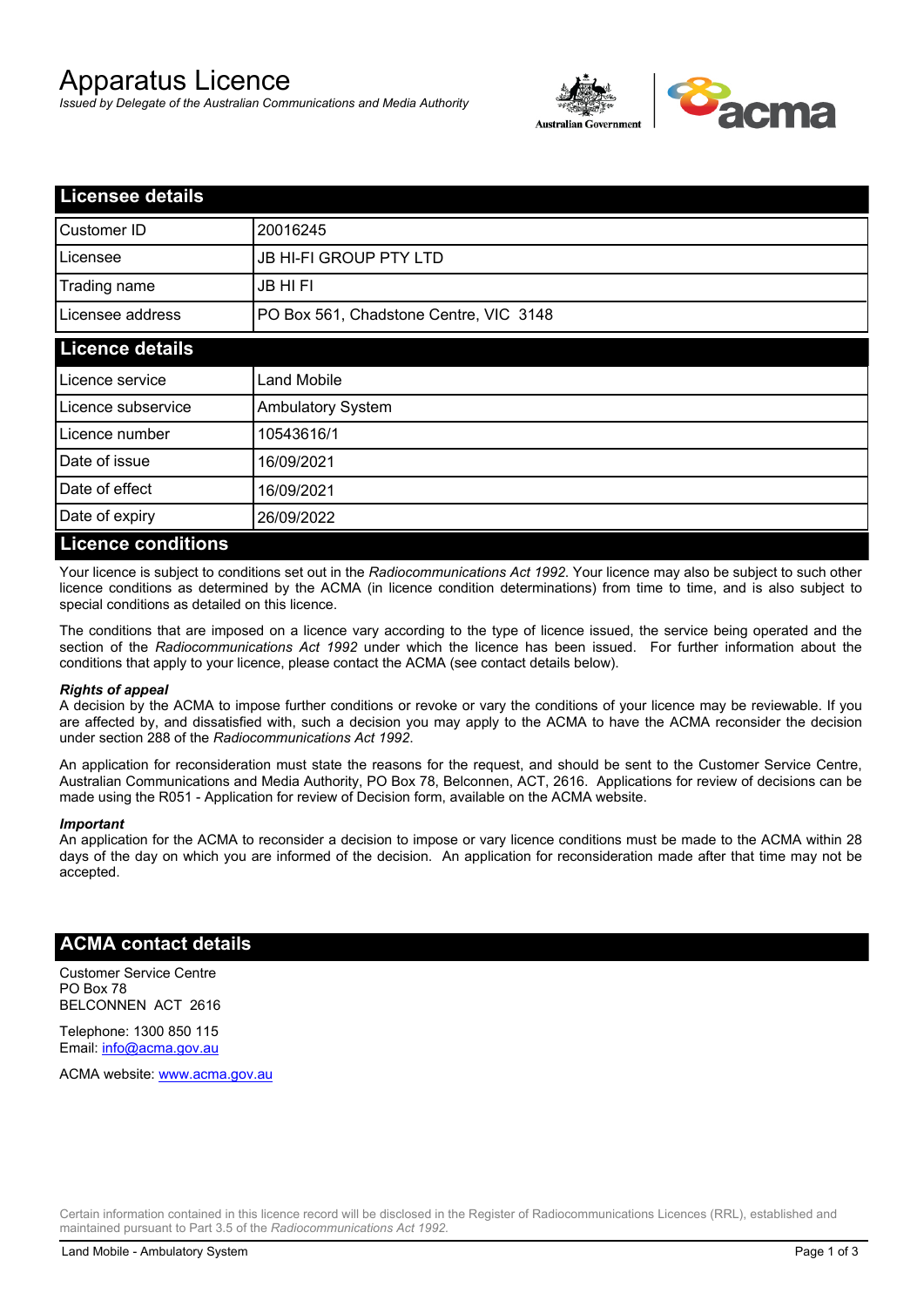# **Advisory Notes applying to licence no.: 10543616/1**

Conditions applicable to the operation of Ambulatory System station(s) authorised under this licence can be found in the Radiocommunications Licence Conditions (Apparatus Licence) Determination and the Radiocommunications Licence Conditions (Land Mobile Licence) Determination. Copies of these determinations are available from the ACMA and from the ACMA home page (www.acma.gov.au).